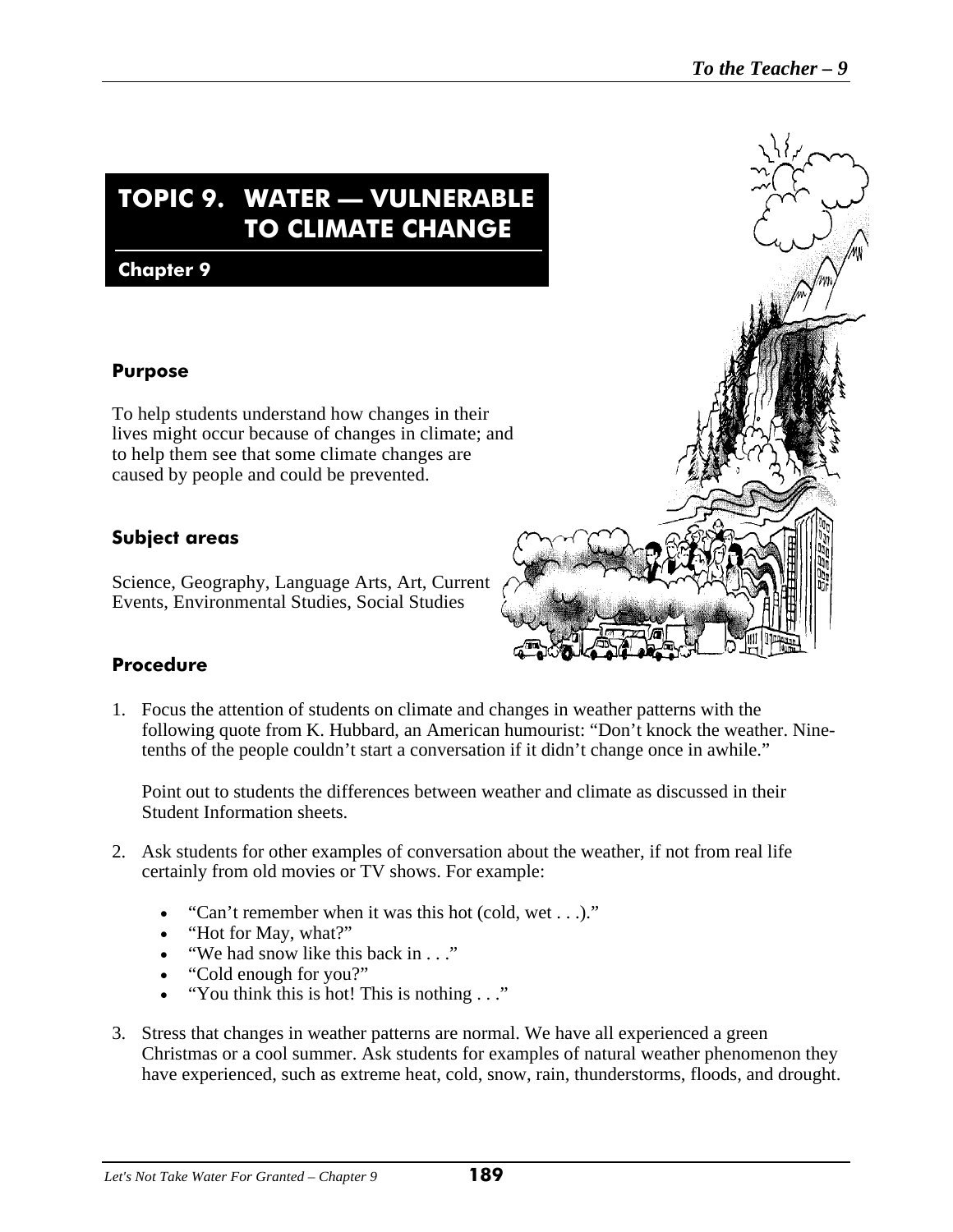- 4. Guide their discussion to the greenhouse effect and the more serious change of global warming — which is caused by people. Point out to students that although scientists may differ about the extent of global warming, they generally agree that it is occurring and will probably continue.
- 5. Ask students what effect they think climate change could have on water, and ask them how it could affect their lives. Point out that some changes could be good, and some not so good.
- 6. One activity asks students to look at population growth and scarce water resources. This activity may be for more mature students but it could be used as a discussion topic for the class.

### **Vocabulary**

| aquatic | drought    |
|---------|------------|
| climate | permafrost |

#### **References**

- Freshwater Series A-9: "Water Vulnerable to Climate Change"
- *A Primer on Fresh Water:* "Water Forever on the Move"
- "Did You Know We Live in a Greenhouse?" Atmospheric Environment Service, Environment Canada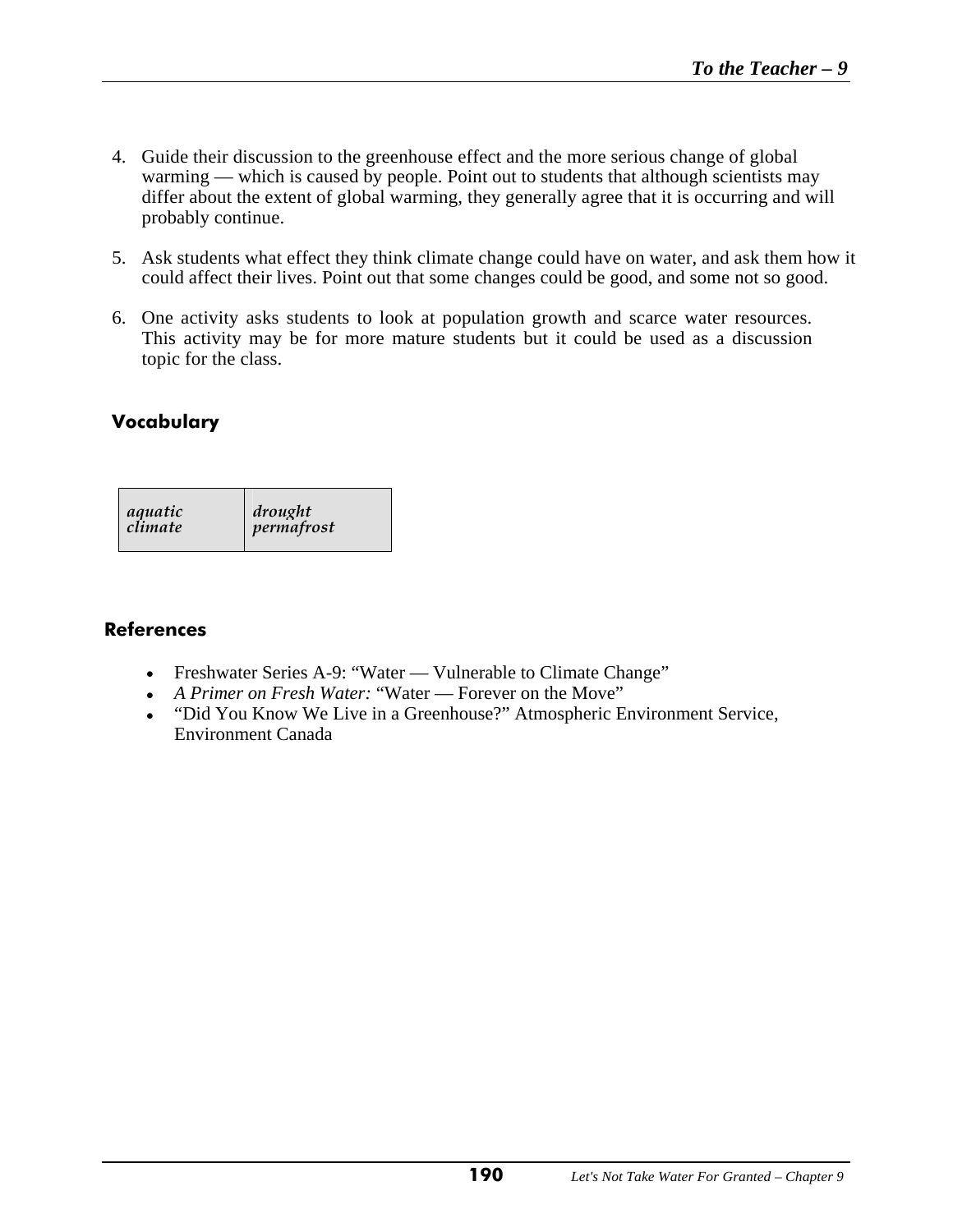

# **TOPIC 9. WATER — VULNERABLE TO CLIMATE CHANGE**

**Chapter 9**

## **What makes climate?**

If a person from another country were to ask you about the **climate** of Canada, you might answer that it really depends on where you live in Canada. For example, if you live in parts of British Columbia such as Vancouver or Victoria, you may see a bit of snow during the winter months, but not a whole lot.

However, if you come from many other parts of Canada, you will likely see lots of snow — often more than you really want.

The odds are strong in this country of ours that you will shovel some of the white stuff between November and March. But usually between May and September you will have no snow and lots of hot weather. Usually. So, on average, you would be able to tell a stranger what to expect from Canada's climate.

How do you know this? It's simple. Since weather conditions have been pretty much the same for centuries, you can usually forecast climate conditions for winter and summer.

## **What is the difference between weather and climate?**

When you combine the average weather floods, bad storms, and the like. But what conditions and weather patterns over a about long-term climate change? What long period of time, you find out what the about things like global warming where climate of an area is. And this scientists expect serious changes in knowledge helps you decide where you climate? will take a winter vacation; you know sunshine for swimming. from causes such as changes in the

We know that weather conditions can natural causes. Unfortunately, climate vary from year to year because we have can also change because of human experienced or read about **droughts**, activity.

where to find snow for skiing and warm The climate of any region can be altered gaseous content of the atmosphere or But climates can change. changes in the amount of sunlight reaching the earth's surface. These are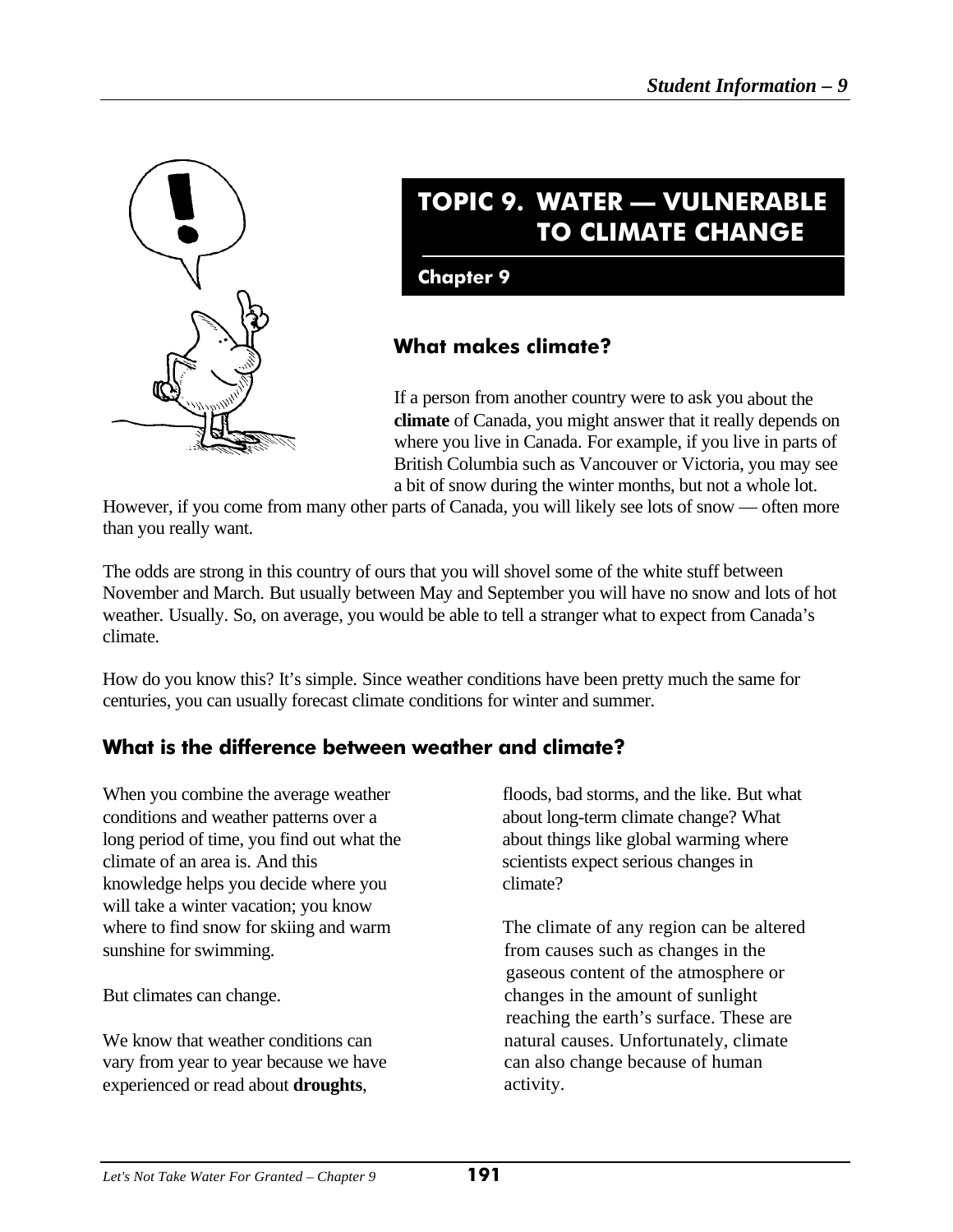## **Why is everyone so concerned about climate change?**

If you have been paying attention for the and how they will affect humans, animals, past few years, you will have heard about and plant life. They are also concerned climate change, global warming, and the about the ways people have caused (and greenhouse effect. Many people are quite continue to cause) the problems that bring concerned about these possible changes the changes.

## **Isn't climate change natural?**

Another question you might be tempted to ask is: what's the big deal about climate change? After all, in your lifetime you have seen winters where there hasn't been enough snow for skiing in February; you have been frustrated by a green Christmas where you couldn't try out your new toboggan; and you have sloshed your way through summers that have been miserably wet, cold, and depressing.

Aren't these events part of living in Canada? Don't they give people something to talk about?

- "In the winter of '79 we wore shoes all winter."
- "Yep. We had snow in June that year."
- "Didn't see one drop of rain from May till October."
- "If you don't like the weather, wait a minute."

Yes, changes in some climate patterns are natural. Variations occur in every climate, and as human beings we have learned to accept these shifts and to adapt to them when they occur.

But what about the changes in climate patterns that are unnatural — changes that people cause? Even though some changes seem to bring short–term improvements, are there other changes that are harmful?

Many scientists predict there will be global warming and related climate changes within the next four or five decades. Human activities that are increasing greenhouse gases and reducing natural vegetation will cause these changes. And the changes in our climate may be both harmful and helpful.

## **Just what is meant by global warming?**

climate when people and industries add how much the climate will change in greenhouse gases to the atmosphere. different parts of the world, they do likely increase from  $1 \text{ }C$  to  $5 \text{ }C$ . more.

Global warming is the term scientists use While the scientists may disagree about to describe what happens to the earth's how much global warming will occur or These scientists estimate that tempera- agree that there has already been some tures, as a global annual average, will global warming and there will likely be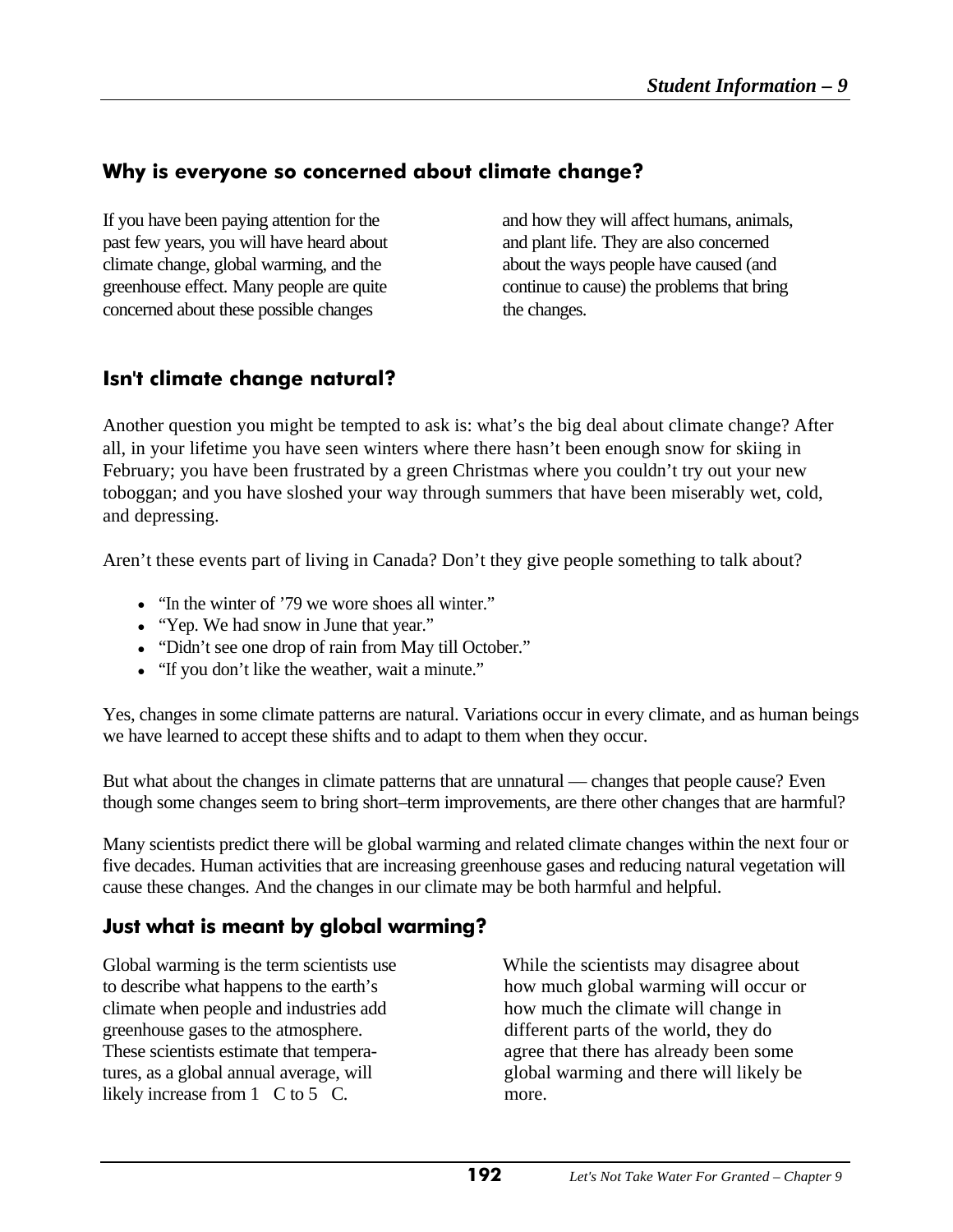## **What are greenhouse gases and how do they affect the climate?**

Some greenhouse gases are normal in the atmosphere. They trap the sun's heat in a blanket of air around the earth and keep it from escaping into space. This keeps the earth's temperatures just right for people, animals, and plants to live and grow — something like the way a greenhouse helps plants grow.

But, problems occur when we use more and more of the world's energy, adding large amounts of gases to the atmosphere by burning fossil fuels in our industries, cars, and homes. These gases trap heat near the earth's surface and add to global warming.

The main greenhouse gases are:

*Carbon dioxide (CO<sub>2</sub>)*<br> *Chlorofluorocarbons (CFCs)*<br> *Chlorofluorocarbons (CFCs)*<br>
Source: Chemically synthesize burning fossil fuels (oil, gas, and coal) for electricity and in cars and factories. Also conditioners. Also used in foam from burning forests.  $\qquad \qquad$  insulation, aerosol sprays. Annual increase:  $0.5\%$  Annual increase: 4% Life span: 50-200 years Life span: up to 10 000 years

Human source: Bacterial decomposition of organic matter (without oxygen) in and water and from the breakdown of rice paddies, swamps, garbage dumps, nitrogen-based chemical fertilizers. Also and intestines of ruminants like cows and from burning fossil fuels and wood sheep. Also from burning wood, mining (deforestation). coal. Annual increase: 0.4% Annual increase: 1% Life span: 150 years

Life span: 10-12 years

Source: Chemically synthesized for use<br>as coolants in refrigerators and air

*Methane (CH<sub>4</sub>)*<br> *Mitrous oxide (N<sub>2</sub>O)*<br> *Human source: Bacterial decomposition*<br> *Human source: Bacterial reactions in soil* 



#### **Current greenhouse gas emissions**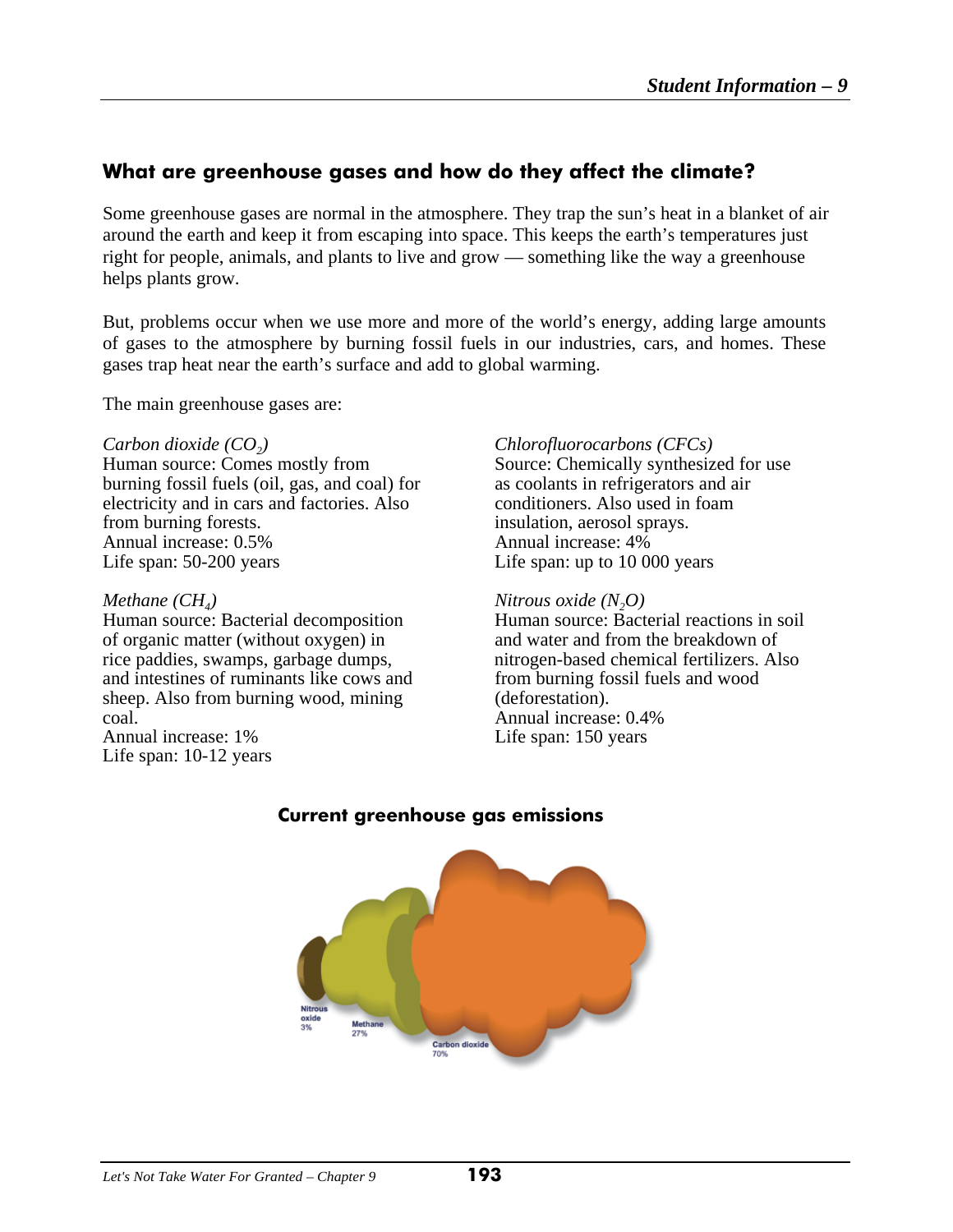As well as the warmer temperatures mentioned above, scientists are predicting some of the following changes because of global warming:

- more precipitation in winter and less in summer for some areas of Canada
- melting polar ice caps, causing a rise in sea level and possible flooding of coastlines or even the disappearance of small islands

## **What might this global warming mean for Canada?**

So, what's it all about, you ask. Should I, in Canada, be upset if the climate is going to change and get warmer? After all, think about some of the benefits:

- fewer trips to Florida in the winter more precipitation in the north, because we will have the perfect which would increase the water climate here. As well, more tourists supply in northern watersheds will come here because of our and thus increase hydroelectric warmer temperatures power
- a longer growing season in parts of warmer weather, which would mean crops, and a longer shipping season demand for electric fans and air in the north and Great Lakes because conditioners) of less ice
- - Canada where the summer is less demand for electric power for currently too short to grow many heating (however, it could increase

There may be no doubt in your mind that some of these changes could be very good for Canadians.

## **What about changes that may not be as welcome?**

As well as some of the "beneficial" changes mentioned above, such as warmer weather and longer growing seasons, scientists predict some of the following changes, which might not be too welcome, in the different regions of Canada:

Pacific Coast

- A rise in sea level would threaten low-lying coastal lands, such as the Fraser River delta, with possible flooding and erosion
- More precipitation could promote landslides and flooding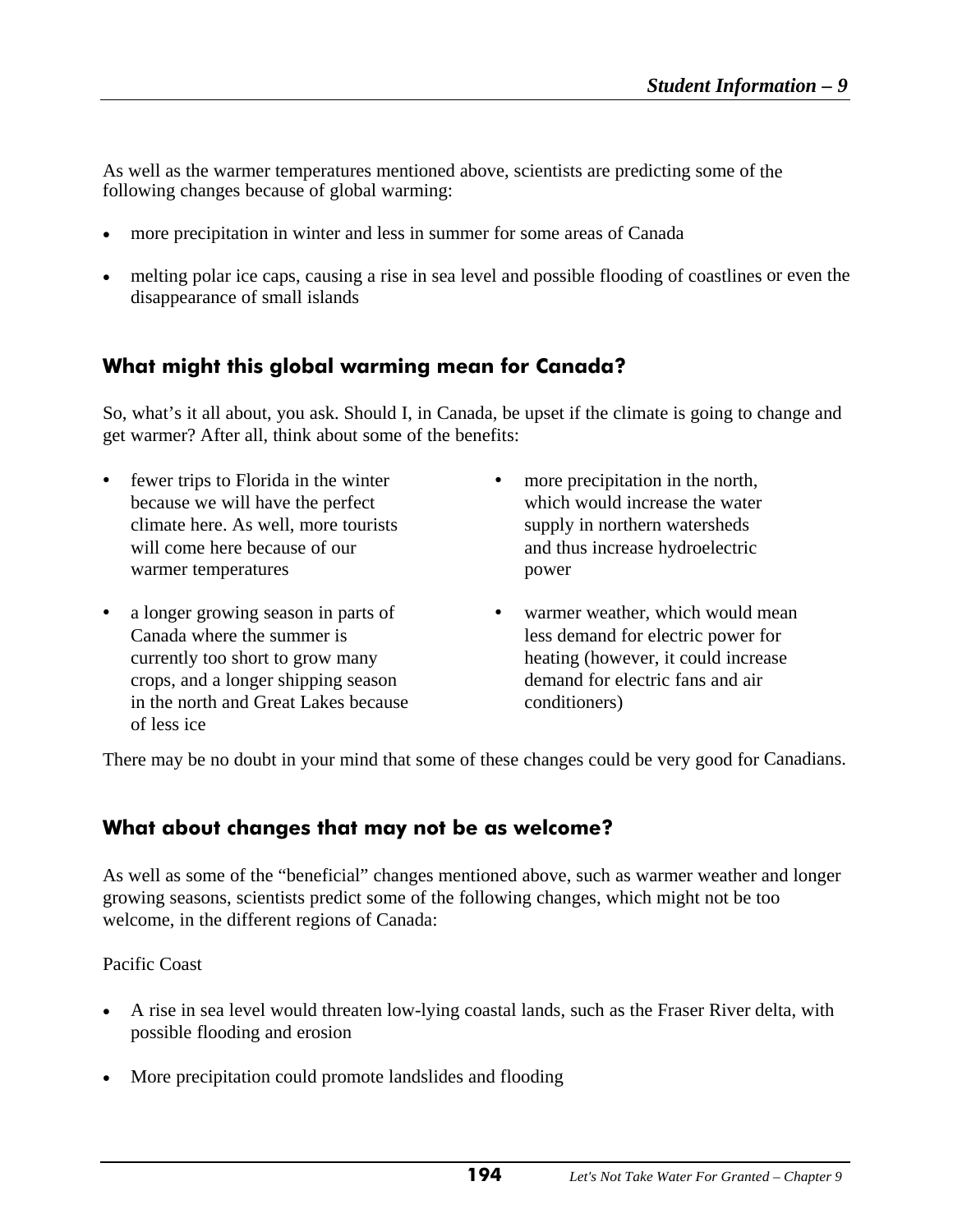- Warmer river temperatures could cause fish to die; however, warmer ocean temperatures could encourage species such as tuna, hake, and squid to migrate from the south
- A warmer climate could allow insects, pests, and disease to migrate northward and stress the forests, while the same forests would become drier and more vulnerable to fire
- Prairie Provinces
- Higher temperatures and increased transpiration and evaporation could bring more drought to the Prairies. This would likely lead to increased irrigation, which would bring salts to the surface of the soil and thus degrade it
- Agriculture could move northward where the climate is more humid but the soils are not as good
- Great Lakes and St. Lawrence Basin
- Higher temperatures would mean more evaporation and drier soils. Water levels in the Great Lakes could fall by between half a metre and a metre. The St. Lawrence outflow could be reduced by 20 percent
- Lower water levels could reduce the amount of cargo that ships could carry per trip
- Industries in this region relying heavily on water are:
	- $\blacktriangleright$  electric power
	- primary metals
	- $\blacktriangleright$  chemicals
	- $\triangleright$  food processing
	- $\rightarrow$  timber products
	- $\rightarrow$  shipping (particularly of grain and metal products)

These could all be affected by changes in water levels.

- Higher temperatures could affect the health of forests in the region and dry out marshes, thus reducing wildlife habitat
- Some fish species could disappear from the lakes while other species could move northward
- Less snow could shorten the ski season for southern Quebec and Ontario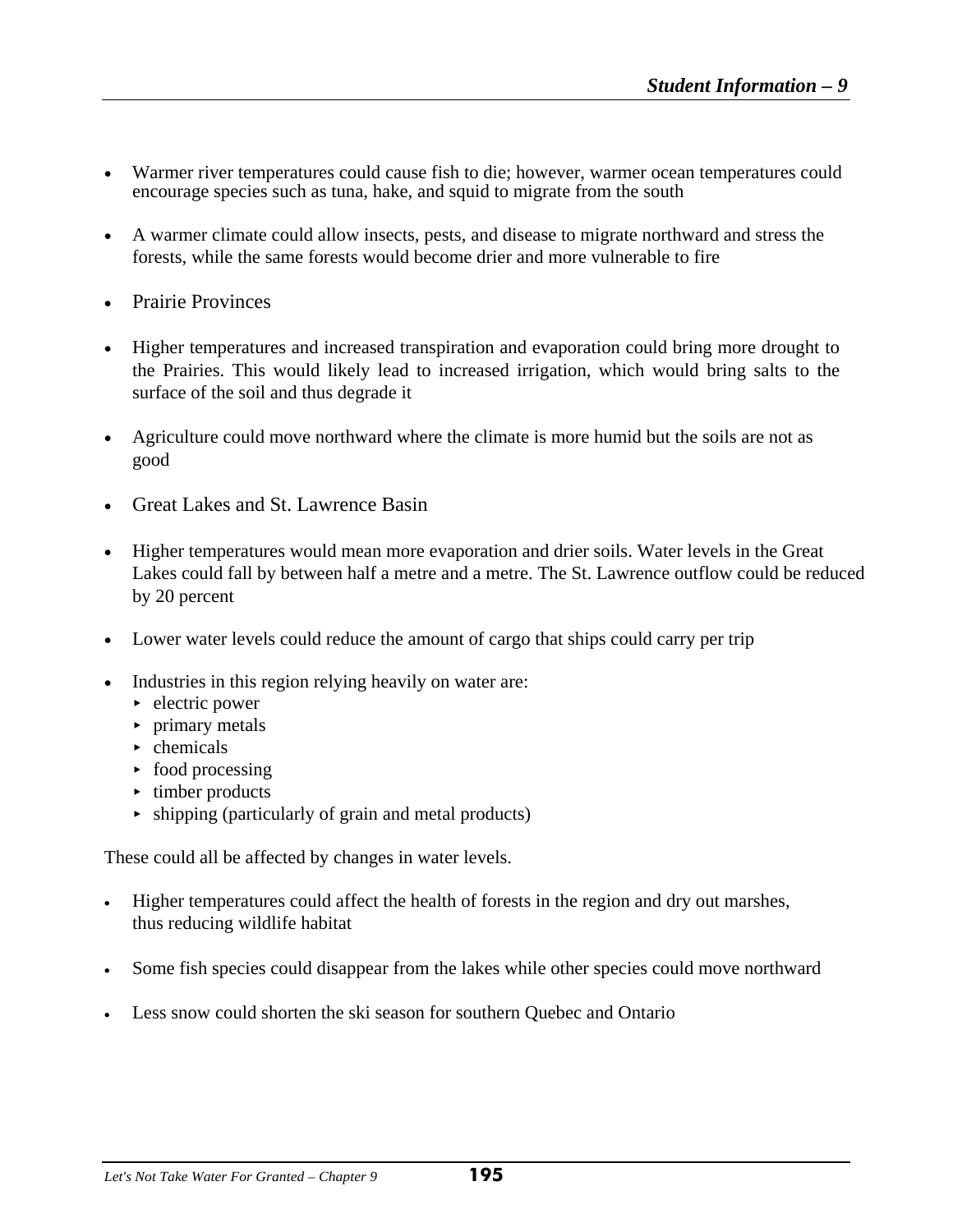Atlantic Coast

- A rise in sea level could bring flooding, thus affecting residences, transportation, and industrial facilities in low-lying areas, as well as regions along rivers such as the Saint John
- Saltwater intrusion could contaminate groundwater aquifers (the main source of regional water supplies), disturb sensitive ecosystems, and displace freshwater fish populations
- A rise in ocean temperatures could affect the distribution and makeup of the fish population, limiting some species, encouraging others

The North

- A rise in sea level would also flood low-lying areas in northern Canada, for example, the Mackenzie River delta. It could also erode shorelines and change near-shore ecosystems
- Milder winters and longer summers would shorten the season for ice roads and thus reduce access to remote settlements and timber stands
- Gradual melting of the **permafrost** would change water drainage patterns and destabilize the land, thus affecting roads, pipelines, and buildings
- Greater precipitation would result in a greater buildup of snow, which could mean extensive and earlier flooding in spring

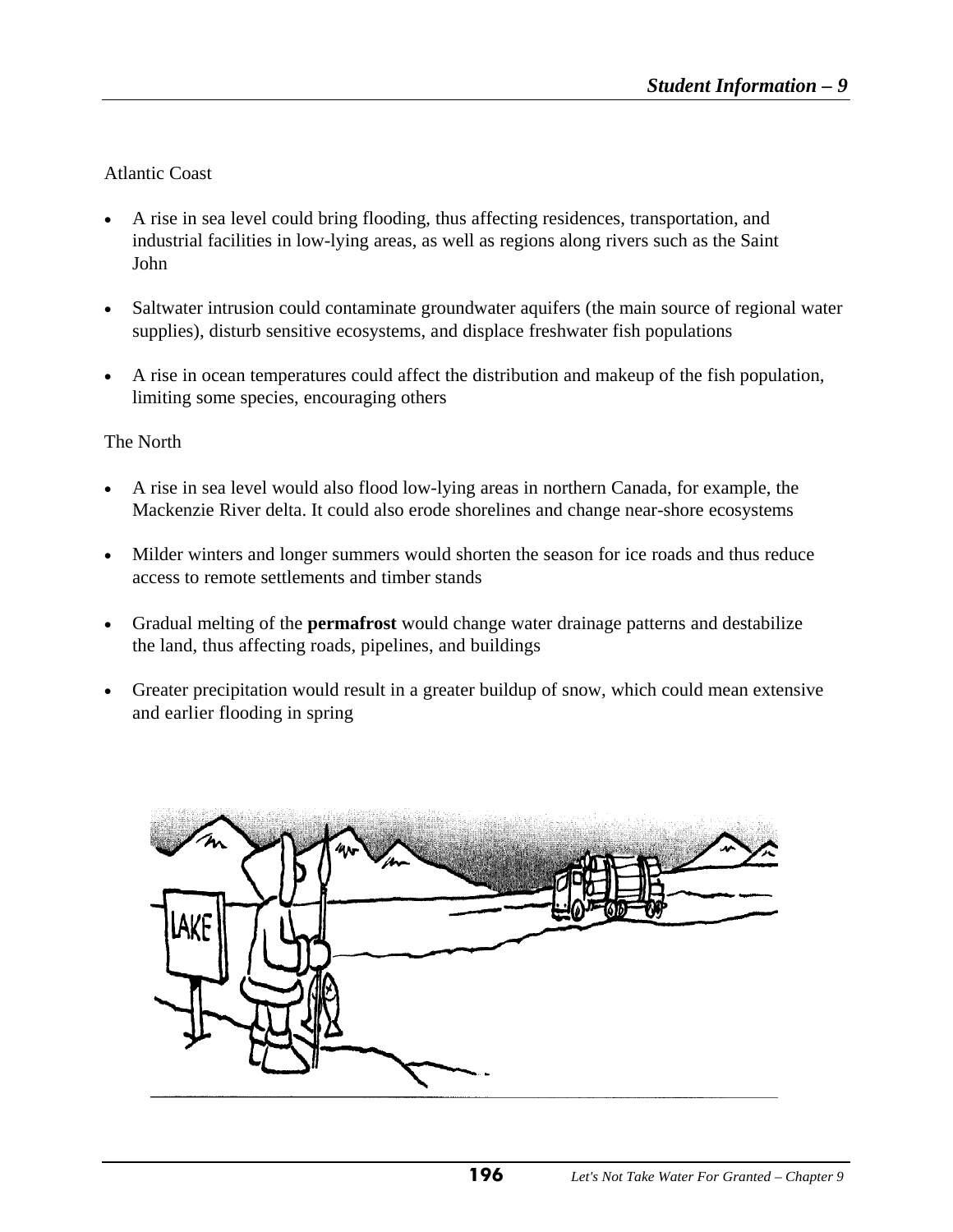## **Did You Know?**

An increase of 3°C may not seem like much. However, around 1000 A.D. a climate slightly warmer than today's allowed the Vikings to settle Iceland and Greenland. About 500 years later their colonies had disappeared, partly because of a temperature drop of about 1°C.

### **What can we do?**

Different people give different answers.

Some argue that since we cannot predict how climate will react to changes in the atmosphere and biosphere, we should not worry because global warming may not happen.

Others say that because we do not know how water supply will be affected, there's no point in spending time and resources on what may not happen.

But scientific experts recommend two general strategies:

- 1. Prevent or limit the cause of climate change by cutting back on production of greenhouse gases and planting more forests.
- 2. Expect the change and adapt to it as it comes, for example, by moving from low- lying coasts, or planting the kinds of crops suited to a warmer, drier climate.

It would make sense to follow both of these strategies. Both involve conservation methods and more efficient use of our resources.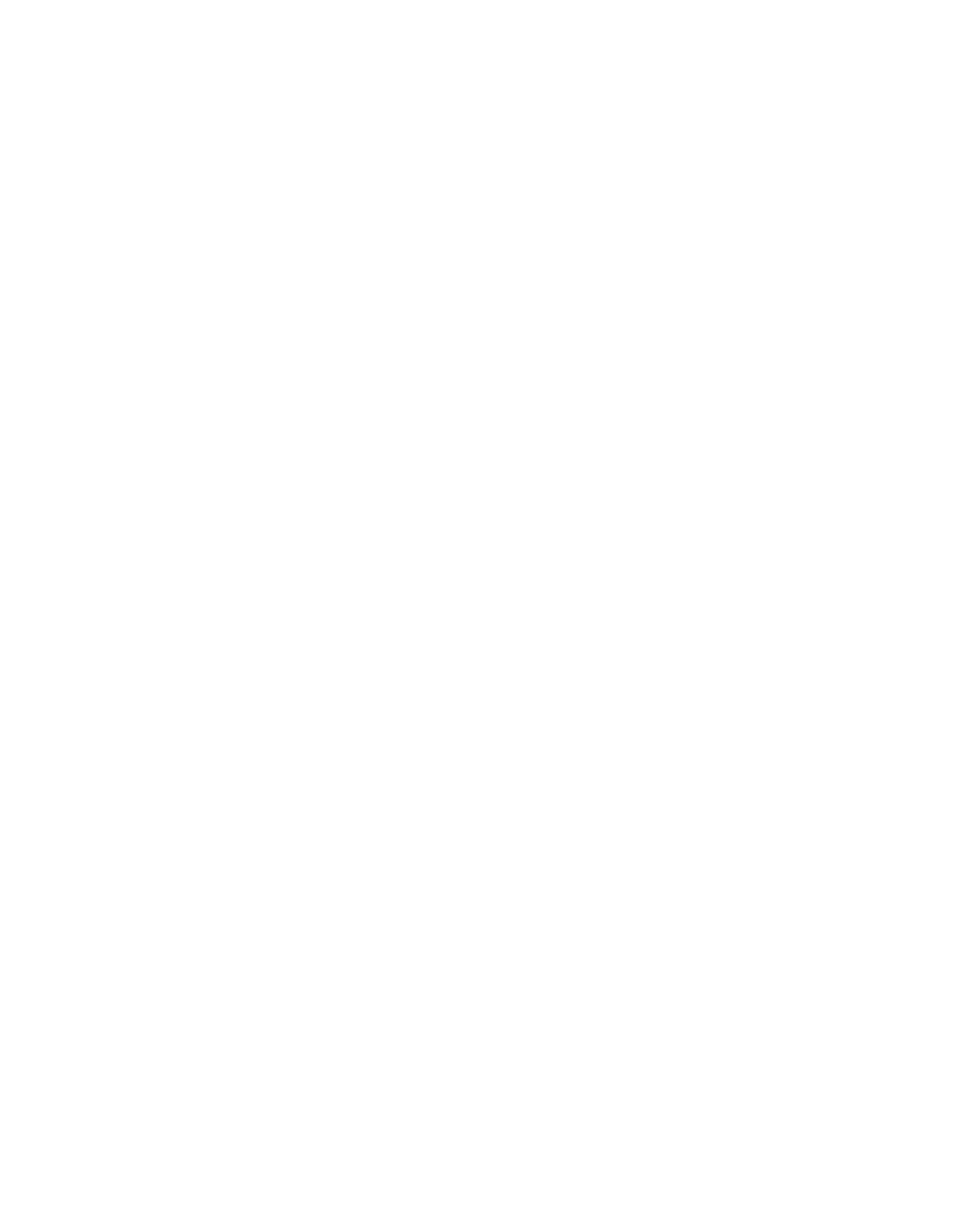

# **TOPIC 9. WATER — VULNERABLE TO CLIMATE CHANGE**

**Chapter 9**

## **Activity 1 — Geography, Current Events, Atlas Use**

Variations from normal weather happen frequently and news bulletins are always reporting on natural disasters such as floods and droughts.

Check your newspapers or listen to the news on television or radio. Prepare a report using the following questions as a guide:

- What's in the news about flooding and/or droughts?
- Where is this happening? In Canada or in other countries?
- What are the effects of massive flooding? How are people affected when there is a severe drought?
- Why does it concern us if there is drought in Ethiopia? What other countries around Ethiopia are affected?
- Are these droughts similar to the droughts on the Canadian prairies?
- What can we learn from flooding in Bangladesh?



## **Activity 2 — Environmental Studies, Research**

Read other literature from Environment Canada about global warming and the greenhouse effect. Find out what could happen if temperatures rise around the world. How could it affect water flow, the melting of ice caps, **aquatic** life, human life, etc.?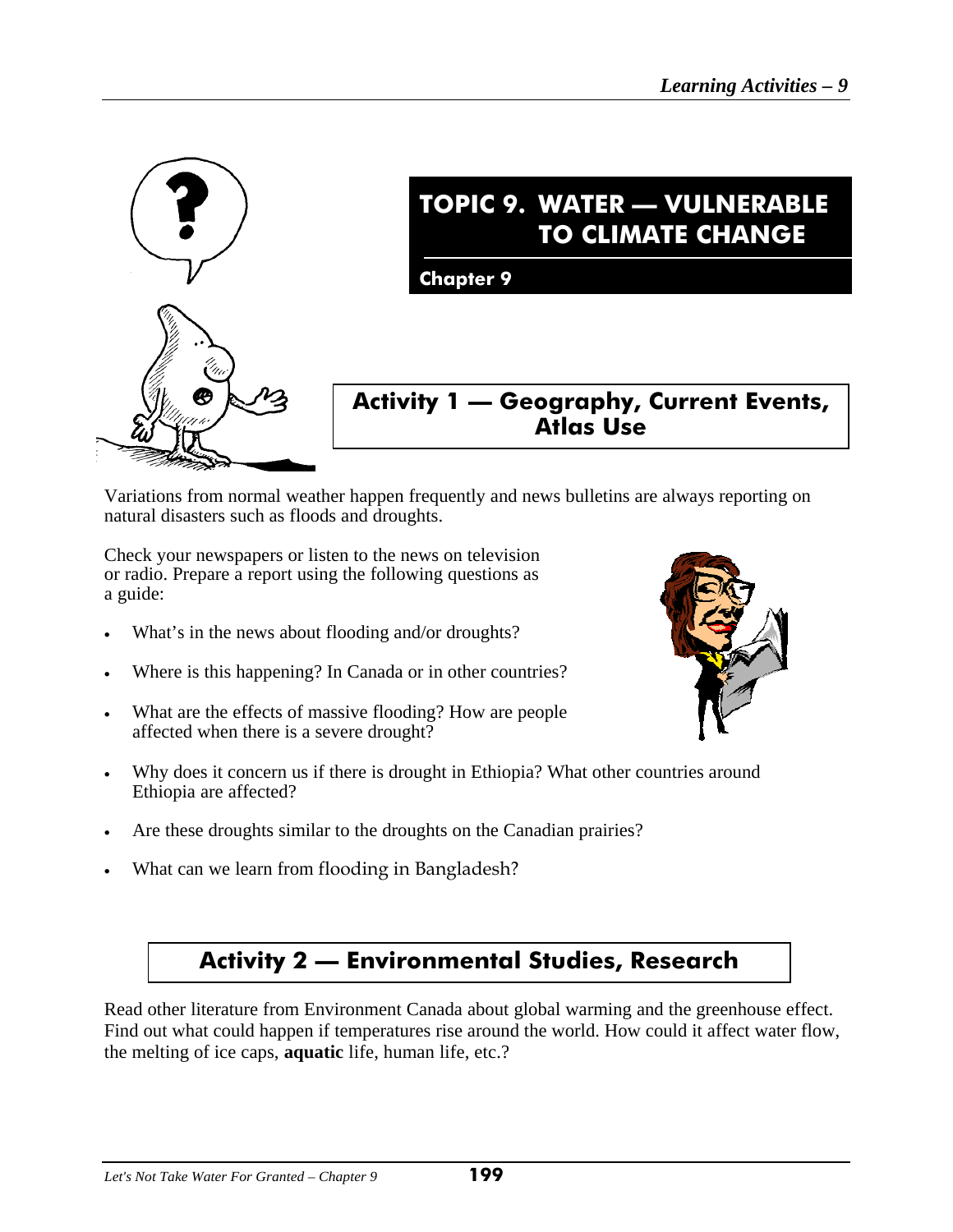Recommend what we can do to deal with the problem of global warming.

Look back at the two recommendations made by scientists (to adapt, or to limit and prevent). Write your point of view about these recommendations. Explain which would make you a better environmental citizen.

## **Activity 3 — Language Arts, Environmental Studies**

### **Weather, climate change, and you**

1. Fact or fiction? Check this out:

Many teachers can tell there is going to be a change in the weather because of student behaviour. Some students become "unsettled" during low pressure times.

- What is the difference between high pressure and low pressure? When are you likely to get rain?
- 2. Your great grandparents were very aware of the weather. They studied it carefully and tried to predict, through signs, what was going to happen. They had old sayings or beliefs (some people would call them superstitions) that described the occurrence. Some of these related to water are:
	- When the dew is on the grass, rain will never come to pass.
	- If it rains on the last Friday of the month, the next month will be rainy.
	- The bigger the beaver dams are built, the drier the season will be (certainly downstream from the beaver dam).
	- It is a sign of rain when cattle bunch together, or when cattle lie down.
	- Cats will not want to go outdoors when they feel it is going to rain.
	- You all know about the groundhog. . . .
	- People with arthritis know that when their knees ache it is going to rain.
- Try to find other old sayings related to water and the weather. Ask older people if they can remember any of these.
- Look at the list above. Some of these you know right away are superstitions, but are there any that might be based on fact?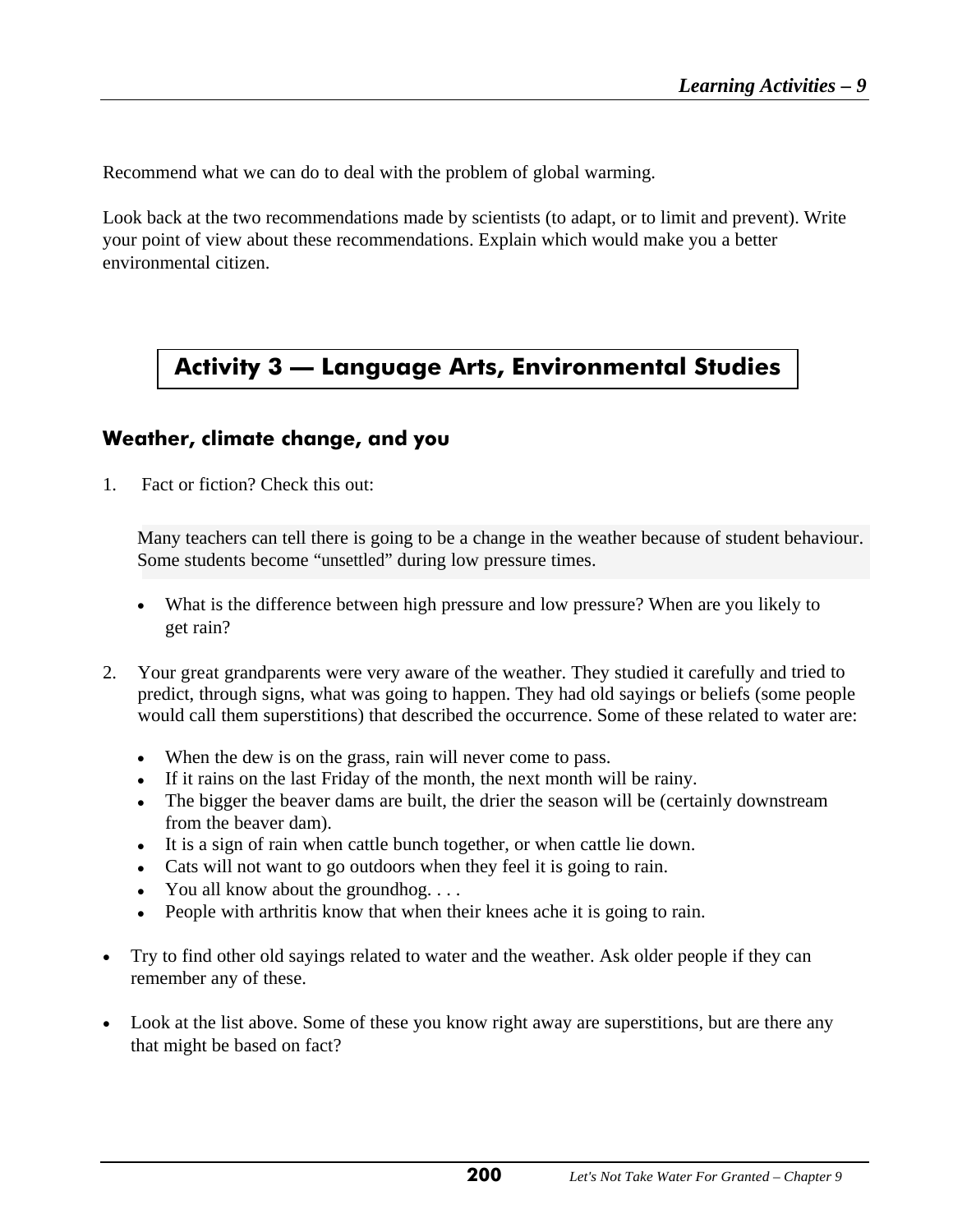- Do you have any "internal barometers" that tell you when it is going to rain? Make your own weather prediction; for example, if you plan a picnic it will probably rain, or if you wash the car or water the lawn, it is certain to rain.
- Take one of the weather predictions or superstitions above and draw a picture to illustrate it.

# **Activity 4 — Geography, Science**

- Regions that do not have much water but have growing populations are always needing to find new sources of fresh water. Some of their schemes sound a bit far-fetched right now but with changes in technology, there is no telling what might happen in the future.
- One such plan focuses on Canada's glaciers, which contain more water than the Great Lakes. This plan involves towing parts of the glaciers, or giant icebergs, south to the United States.
- Look at a map of North America. How far would such a block of ice have to be towed to get from northern British Columbia to California? What problems can you see? What could happen to climate patterns along the way if such a massive project could be carried out? What do you think about the idea? If not that particular idea, can you think of a plan which might work? Sell your idea to the class.

## **Activity 5 — Research, Environmental Studies**

Select one or more of the following topics to research and prepare a presentation on:

- vocabulary to guide you in your gases. research: methane, nitrous oxide, fertilizers.  $\bullet$  How can saving energy reduce
- $\bullet$  Explain how car and factory
- Find out how farms contribute to **C** Explain how deforestation and landglobal warming. Use the following fill sites contribute to greenhouse
	- emissions of greenhouse gases?
	- emissions contribute to global Prepare explanations showing how warming. We warming warming warming. greenhouse gases.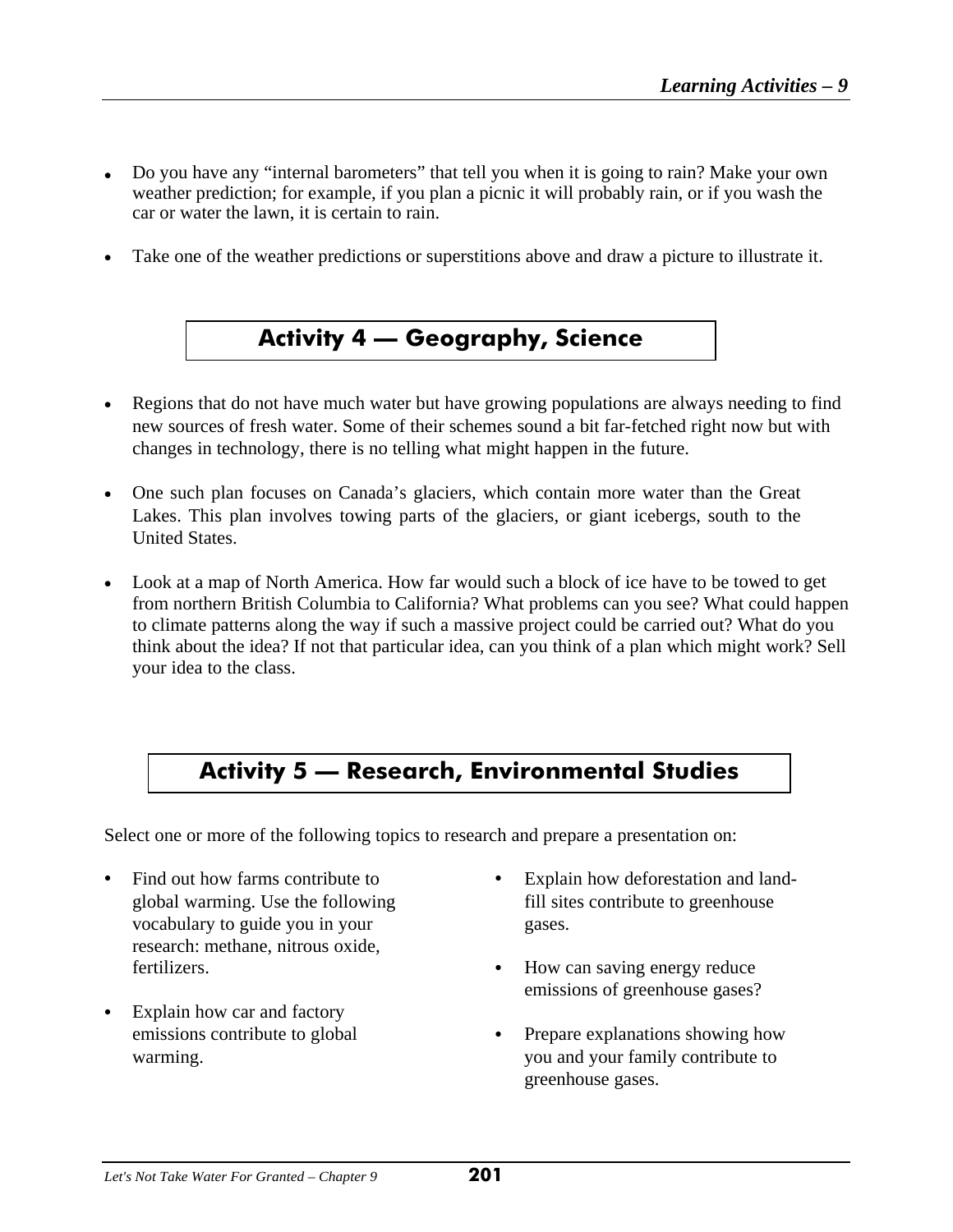For whichever topic you choose, draw up a short list of things that good environmental citizens can do to cut down on the greenhouse gases we add to the atmosphere.

**Activity 6 — Art** 

You can have an impact on the way human beings treat our environment. Create a visual message to make a strong point about global warming and the greenhouse effect.

Design posters, buttons, T-shirts, bumper stickers. Tell people what to do to help.

## **Activity 7 — Social Studies**

### **Why should you care about climate change?**

Climate affects almost everything you do.

Take a moment and think about climate and you. Because of the climate you live in you wear certain kinds of clothing, live in a special kind of house, and take part in specific kinds of recreation.

Prepare a profile of yourself, your climate, and your life, and pretend you are sending it to someone who lives in a completely different environment.

How could your life change if world climates became warmer through global warming?

# **Activity 8 — Environmental Studies**

We have made a lot of references to the "greenhouse effect" without talking much about what a greenhouse is.

Conduct some research. Find out what exactly a greenhouse is and prepare some kind of presentation to show the class how a greenhouse works. This could be a scientific experiment, an oral report with illustrations, or a more dramatic presentation.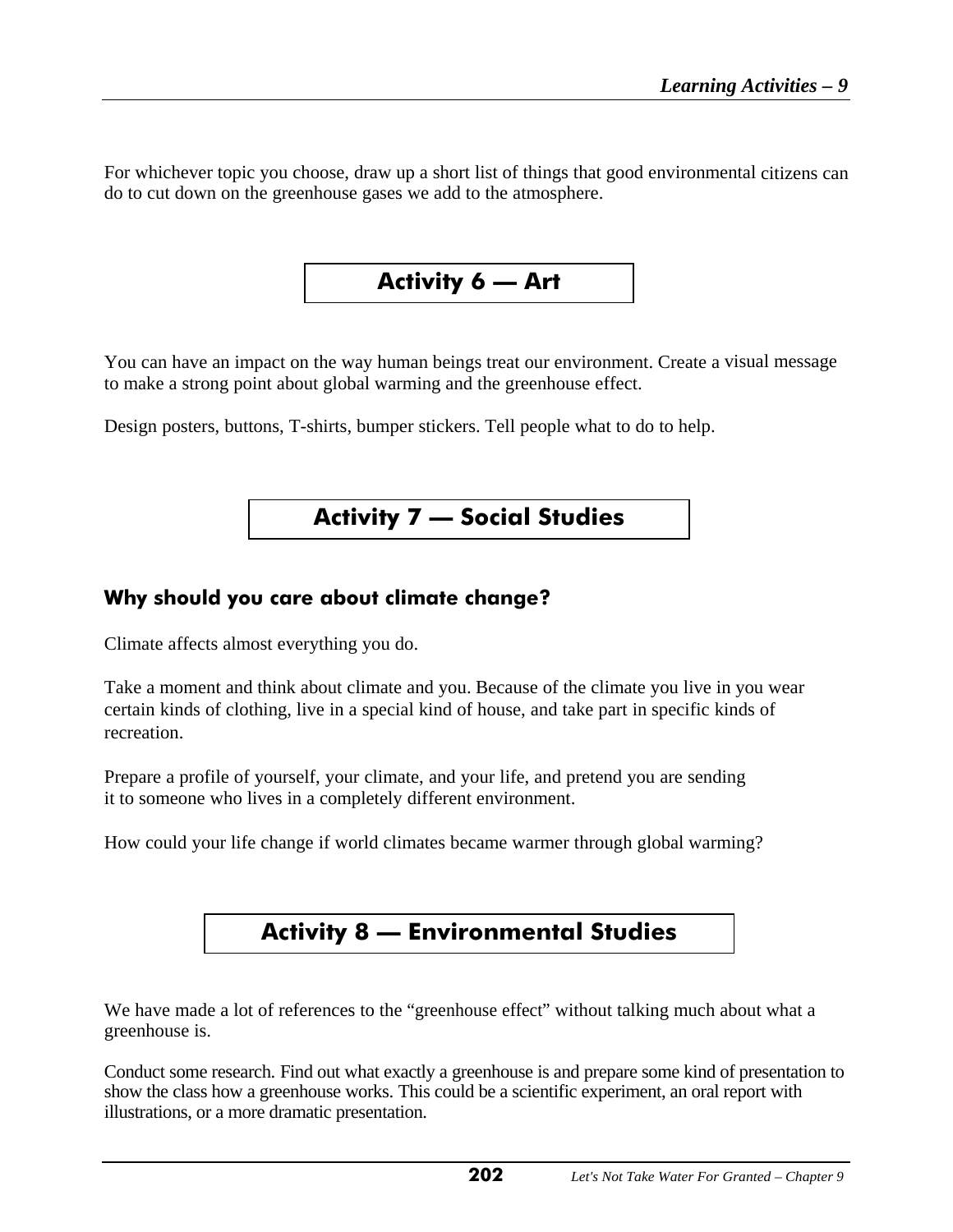## **Activity 9 — Research, Geography, Environmental Studies**

Permafrost is the term used to describe permanently frozen ground, which is said to be beneath one fifth to one quarter of the world's land. Permafrost underlies much of the Mackenzie Basin in Canada's north.

Find out more about this large area of Canada's north and prepare a research project examining some of the following topics:

- the geographic area of permafrost
- people who live on permafrost
- how the unique features of permafrost affect the lives of people in the north the provinces, territories, and governments involved with permafrost
- industries on permafrost
- how climate change could affect permafrost
- how the effects of climate change on permafrost could affect greenhouse gases and further climate change
- how changes in permafrost could affect the supply, quality, and levels of water.

# **Activity 10 — Social Studies**

People who study the world population predict that if it continues to increase at the same rate, it will double by 2050. How old will you be then?

#### **Research**

- Approximately how many people currently live in the world? What might this population be by 2050?
- Already there are stresses on the world's water supply. What do you think are some of these stresses? (Think about less developed countries, where there are few water treatment facilities, or places where they do not have the supply of water we have).
- What extra stresses do you predict by 2050? What are problems that can be caused by these stresses?
- What solutions do you recommend? (Should we look for ways to share our resources? Should we be giving more money to poorer countries to help them take care of scarce water supplies? Should we charge more for our own water and wastewater treatment?)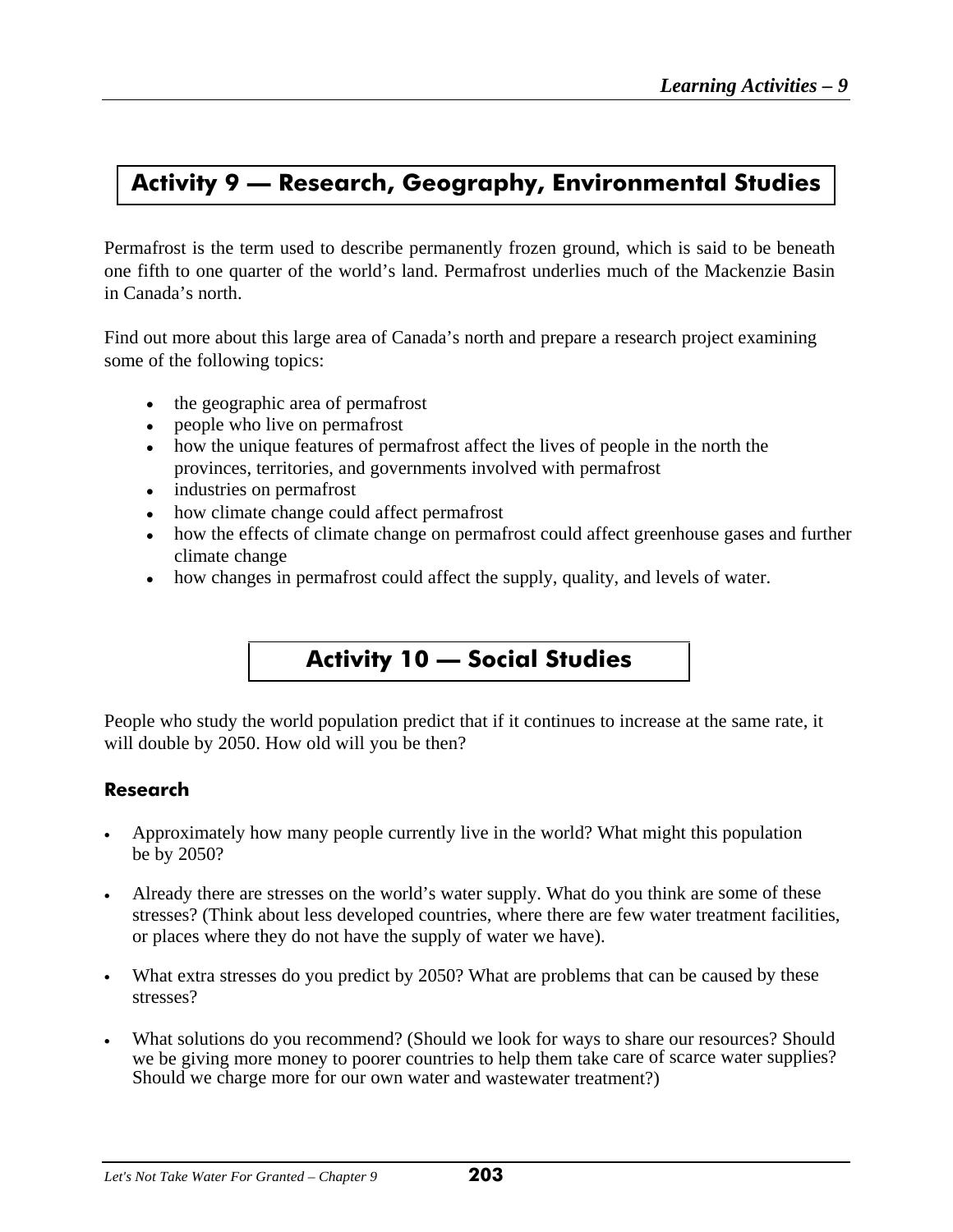Prepare a paper to be presented to the United Nations committee on conserving our resources.

## **Activity 11 — Environmental Studies, Research**

"Wetlands are the only ecosystem selected for conservation by agreement around the world."

Find out more about wetlands by researching and answering the following questions.

#### **Figure 1**

- What is a wetland? There are different kinds: how many can you name?
- What kinds of animals and plants live in wetlands?
- Wetlands are considered valuable for a number of reasons. How many reasons can you find?
- In what ways are wetlands being threatened?
- What ways are being used to conserve wetlands?
- Are there wetlands in or near your community? How do people use them?

# **Activity 12 — Science, Environmental Studies**

Check back in the Student Information sheets where they discuss the changes that could occur in different areas of Canada if the climate got warmer. Prepare a report outlining what might happen in your part of the world; how could these changes affect your way of life?

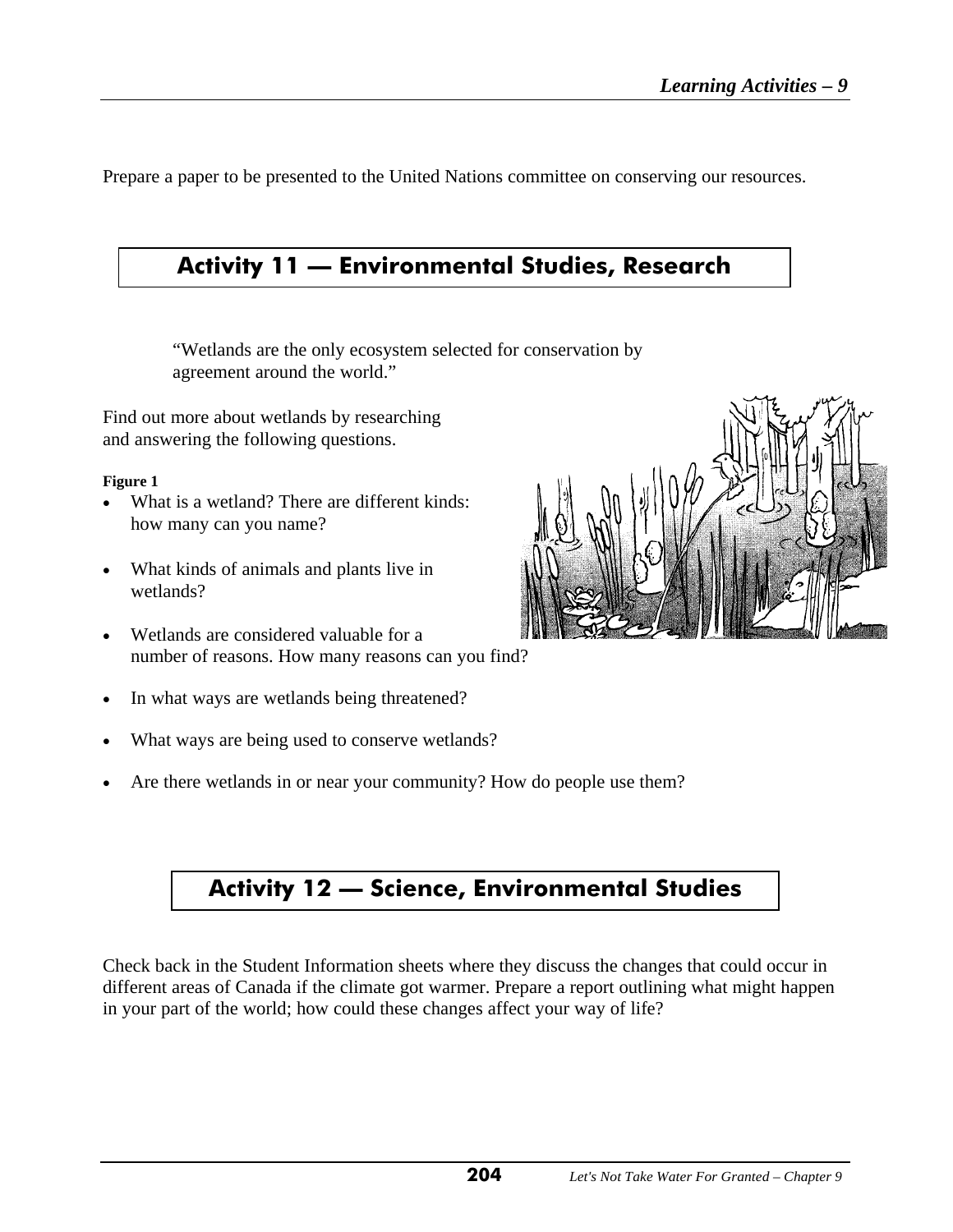## **TEST 5 Crossword Puzzle**

| I               |    |    |    | I |                 |   |       |    |   |    |                 |   |                 |    |                 |                 |  |
|-----------------|----|----|----|---|-----------------|---|-------|----|---|----|-----------------|---|-----------------|----|-----------------|-----------------|--|
|                 | 2  |    |    |   |                 |   |       |    | 3 |    |                 | 4 |                 | 5  |                 |                 |  |
|                 |    |    |    |   |                 |   |       | 6  |   |    |                 |   |                 |    |                 |                 |  |
|                 |    |    | 7  |   |                 | 8 |       |    |   |    |                 |   |                 | 9  |                 |                 |  |
|                 |    |    |    |   |                 |   |       |    |   |    |                 |   |                 |    |                 |                 |  |
|                 |    |    |    |   |                 |   |       | 10 |   |    | 11              |   |                 |    |                 |                 |  |
|                 |    |    | 12 |   |                 |   |       |    |   |    |                 |   |                 |    |                 |                 |  |
| $\overline{13}$ |    |    |    |   |                 |   |       |    |   |    | $\overline{14}$ |   |                 |    | $\overline{15}$ |                 |  |
|                 |    |    |    |   |                 |   |       |    |   |    |                 |   |                 |    |                 |                 |  |
|                 |    |    |    |   |                 |   | 16 17 |    |   |    |                 |   | $\overline{18}$ |    |                 | $\overline{19}$ |  |
|                 |    |    |    |   | $\overline{20}$ |   |       |    |   |    |                 |   |                 |    |                 |                 |  |
|                 |    |    | 21 |   |                 |   |       |    |   |    |                 |   |                 |    |                 |                 |  |
|                 |    |    |    |   |                 |   |       | 22 |   |    |                 |   |                 | 23 |                 |                 |  |
|                 |    | 24 |    |   |                 |   |       |    |   |    |                 |   |                 |    |                 |                 |  |
|                 | 25 |    |    |   |                 |   |       |    |   | 26 |                 |   |                 |    |                 |                 |  |
|                 |    |    |    |   |                 |   |       |    |   |    |                 |   |                 |    |                 |                 |  |
|                 |    |    |    |   |                 |   |       |    |   |    |                 |   |                 |    |                 |                 |  |
|                 |    |    |    |   |                 |   |       |    |   |    |                 |   |                 |    |                 |                 |  |
|                 |    |    |    |   |                 |   | 27    |    |   |    |                 |   |                 |    |                 |                 |  |
|                 |    |    |    |   |                 |   |       |    |   |    |                 |   |                 |    |                 |                 |  |



- 
- This slows down when rivers are blocked by sediment.
- 7. He painted nature in Algonquin Park. 4.
- 
- 
- 13. **arming may increase world temperatures by** 8. Pauline Johnson was born of a father. 1 to 5 degrees. 11. "Splish, J, I was taking a bath..."
- 14. He wrote "The Wreck of the Edmund Fitzgerald." 12. Canada has beautiful, high mountain
- 16. The Rocky Mountains have high . 13. Fossil fuels create a greenhouse .
- 
- 18. A large river in Western Canada. 15. A creature that breathes through its gills.<br>21. Canada is a good source of fresh and water. 17. The first stage of the sediment cycle. Canada is a good source of fresh and water. 17.
- 22. Rivers can deposit sediment and create \_\_\_\_. 19. A fast moving part of a river.
- 
- 27. Thousands of years ago, these covered much of 23. A form of frozen precipitation. Canada. 24. A river will eventually drop, or \_\_\_\_, its

#### **Across Down**

- 2. The of Seven.<br>
2. This slows down when rivers are blocked by the official contract and the earth and<br>
2. A layer of air traps heat around the earth and
	- 2. A layer of air traps heat around the earth and acts as a\_\_\_\_ for people, animals, and plants.<br>A native of Northern Canada.
	-
	-
- 9. Confederation . 5. Water in our homes comes out of a . 10. but water we cannot <u>. Source</u> the meaning may increase world temperatures by a compute Sequeline Johnson was born of a stather.
	-
	-
	-
	-
	-
	-
	-
- 25. Permanently frozen ground. 20. Weather patterns make up our .
	-
	- sediment.
	- 26. Chemical pollutants.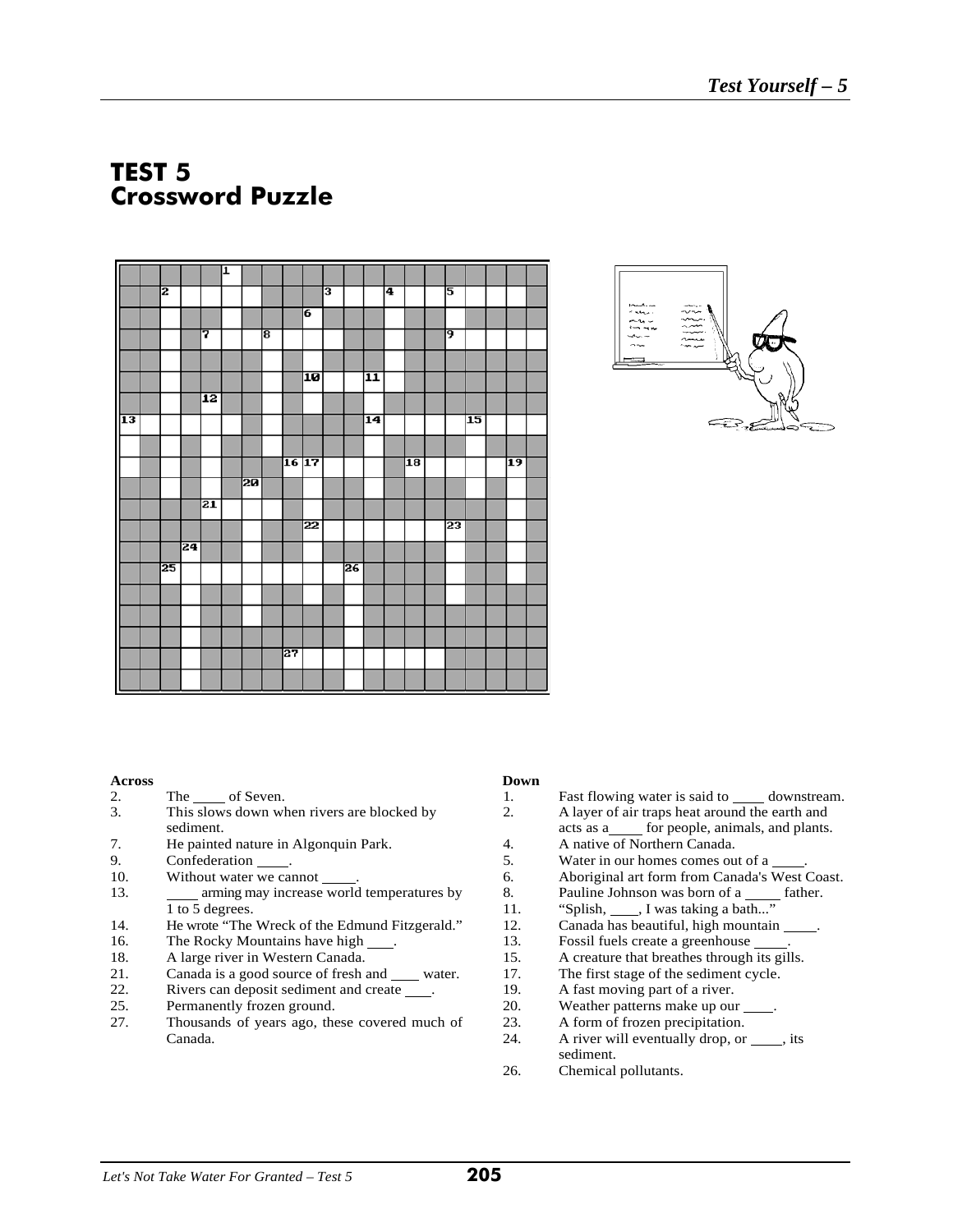## **Fill in Blanks**

- 1. The first stage in the sediment cycle is .
- 2. Water transports soil from one place to another in the form of .
- 3. is the term used to describe the phase of the sediment cycle in which water drops its load downstream.
- 4. Glaciers, wind, and water wear away small particles of rock through a process called .
- 5. The term that means thousands of years is .

## **True or False**

- **T F** 1. The poem "The Song My Paddle Sings" was written by Tom Thomson.
- **T F** 2. When early explorers and settlers first came to Canada, rivers were the main transportation system.
- **T F** 3. Alexander Mackenzie was a painter of Canada's waterways.
- **T F** 4. The Fraser River is named after Fraser Thompson.
- **T F** 5. Poets such as Charles G.D. Roberts, Bliss Carman, Archibald Lampman, and Duncan C. Scott were members of the Group of Seven.
- **T F** 6. Native people of Canada selected sites for villages because they were close to water.
- **T F** 7. Rivers in mountainous regions carry greater loads of sediment than rivers in the Prairies.
- **T F** 8. The St. Lawrence River transports more sediment than the Fraser River.
- **T F** 9. Glaciers covered much of North America over 10 000 years ago.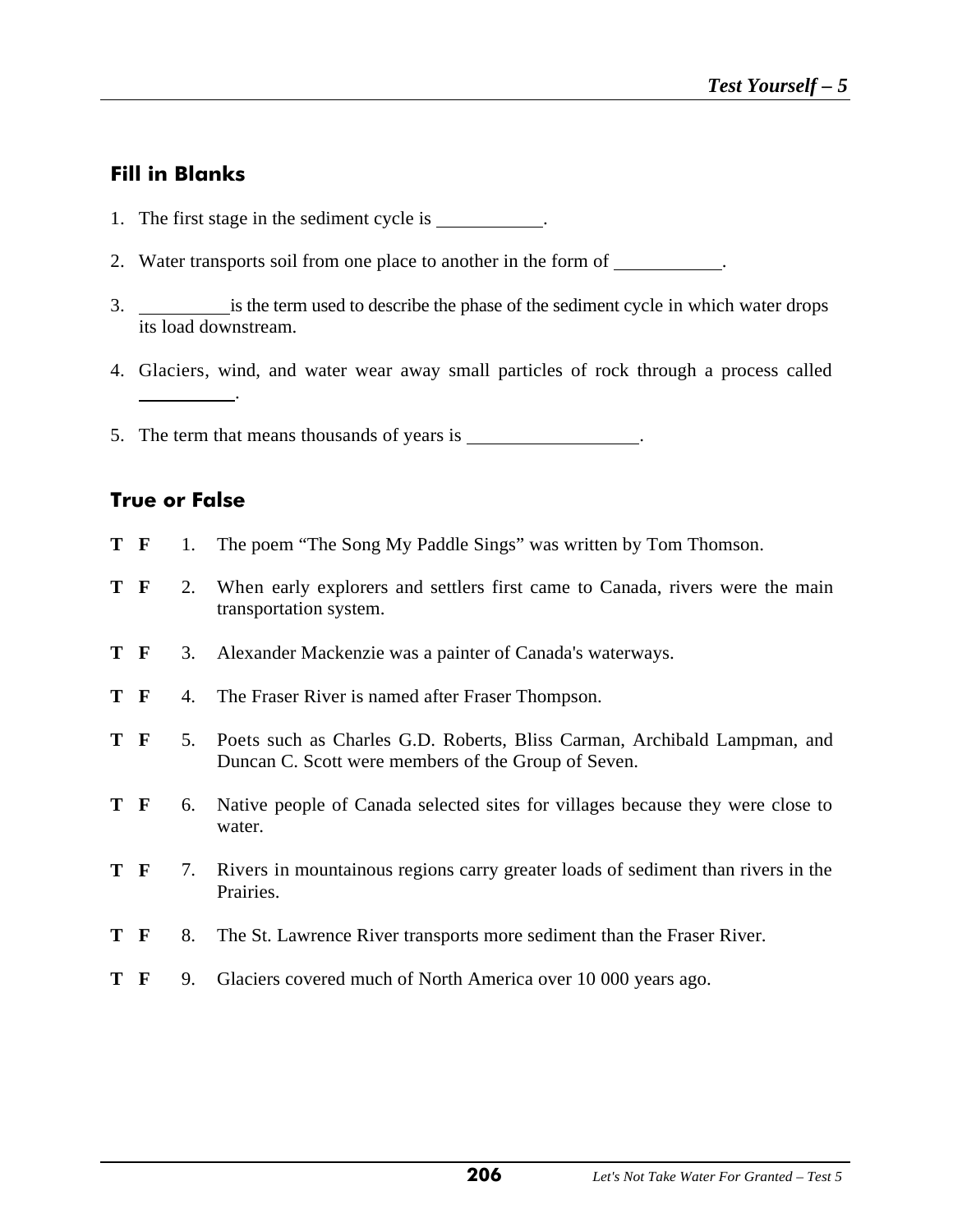## **Question Time**

How would you answer the following questions in one or two sentences?

- 1. Why is there less river-deposited sediment in eastern Canada than in western Canada?
- 2. What are two sources of toxic chemicals carried by sediment?
- 3. Why is sediment a problem for navigation?
- 4. How can sediment affect fish eggs?
- 5. What bad effects does sediment have on water supply?
- 6. How does construction of roads and buildings affect the environment?
- 7. What is the difference between weather and climate?
- 8. What "natural causes" can lead to changes in the climate of a region?
- 9. What is meant by "global warming"?
- 10. How do some greenhouse gases help us?
- 11. What problems are associated with greenhouse gases?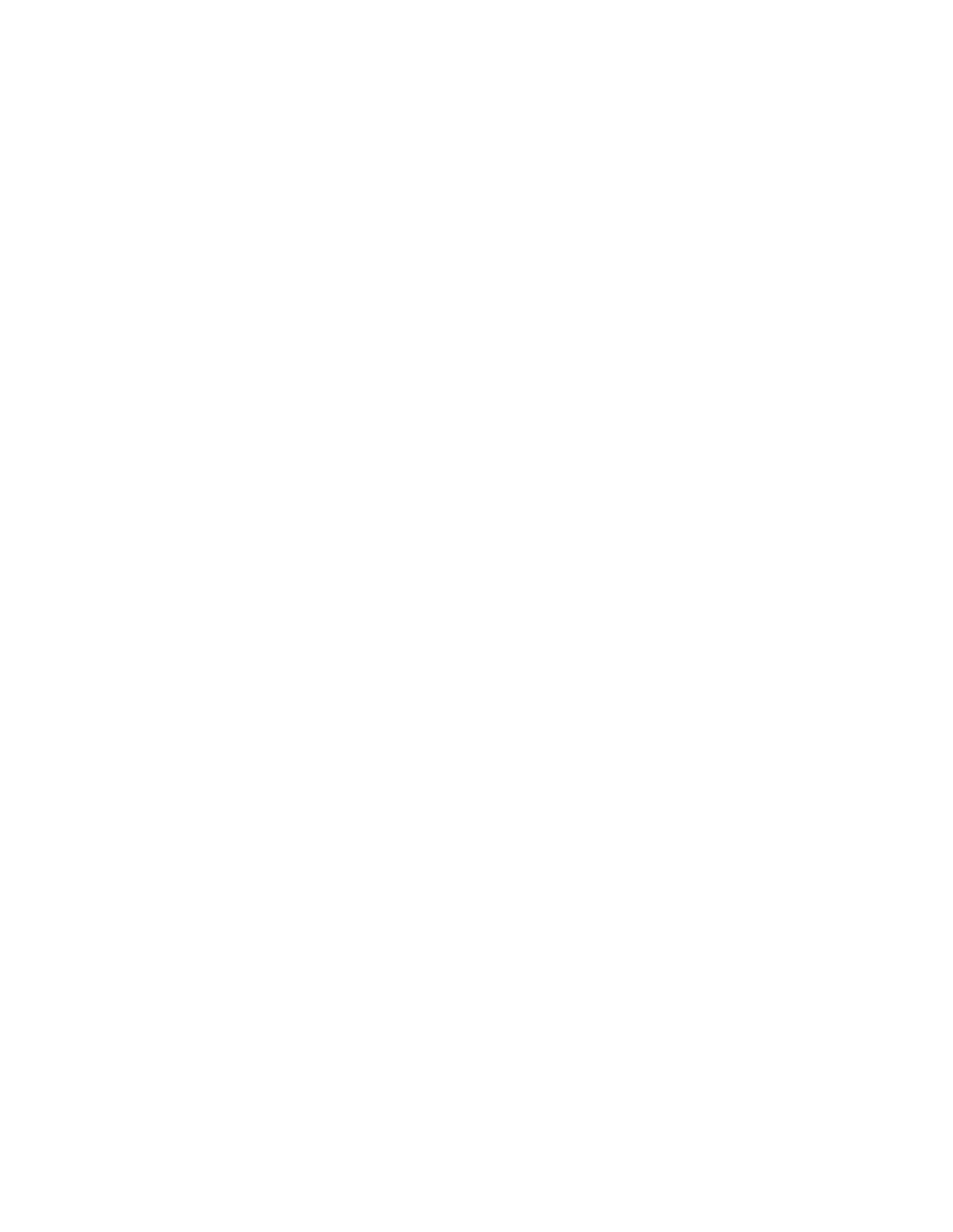# **TEST 5 Crossword Puzzle**





### **Fill in Blanks**

- 1. The first stage in the sediment cycle is **erosion**.
- 2. Water transports soil from one place to another in the form of **sediment**.
- 3. **Deposition**is the term used to describe the phase of the sediment cycle in which water drops its load downstream.
- 4. Glaciers, wind, and water wear away small particles of rock through a process called **weathering**.
- 5. The term that means thousands of years is **millennia**.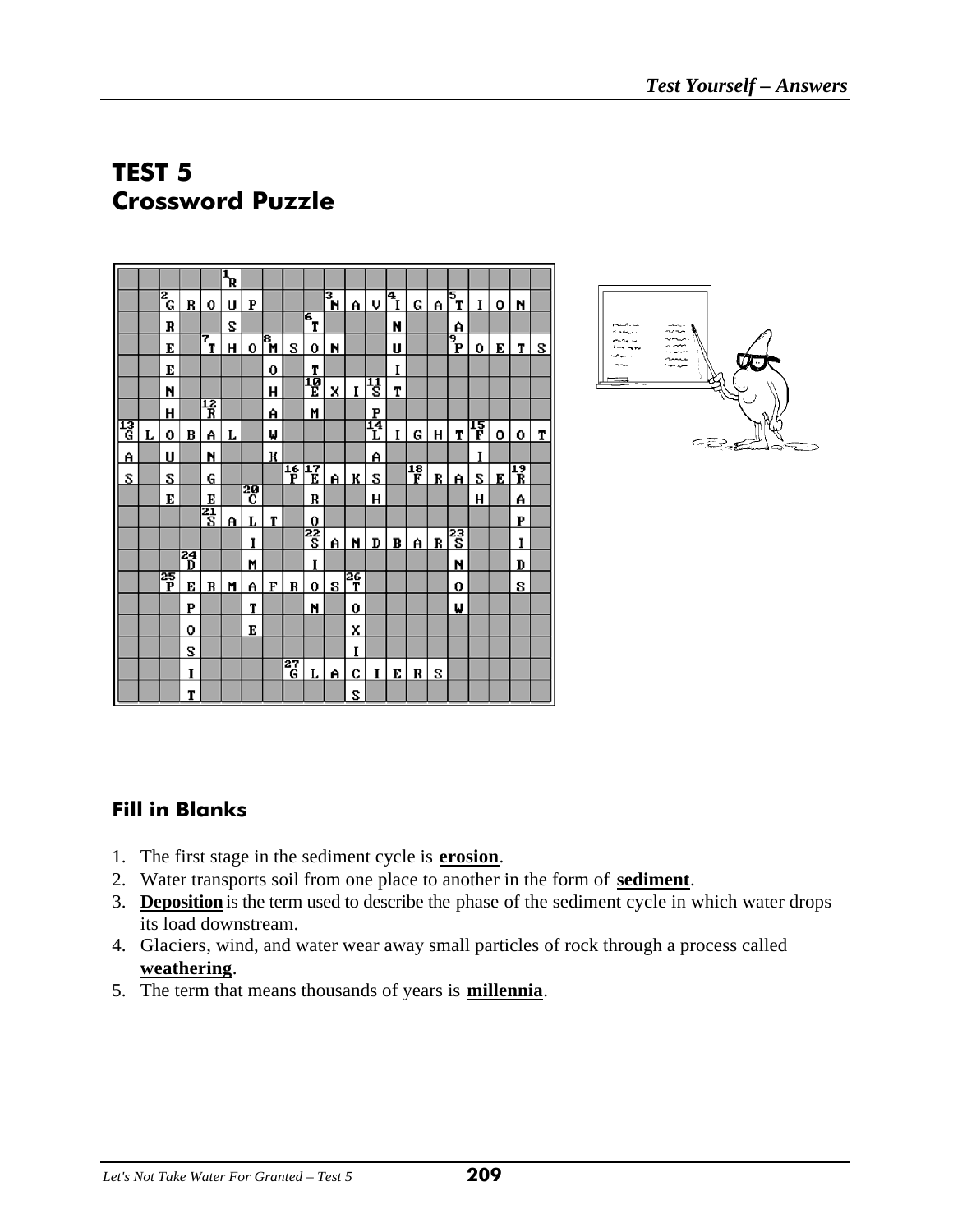## **True or False**

- 1. **False.** The poem "The Song My Paddle Sings" was written by Pauline Johnson.
- 2. **True.** When early explorers and settlers first came to Canada, rivers were the main transportation system.
- 3. **False.** Alexander Mackenzie was an early explorer.
- 4. **False.** The Fraser River is named after Simon Fraser.
- 5. **False.** Poets such as Charles G.D. Roberts, Bliss Carman, Archibald Lampman, and Duncan C. Scott were members of a group referred to as the Confederation poets.
- 6. **True.** Native people of Canada selected sites for villages because they were close t o water.
- 7. **True.** Rivers in mountainous regions carry greater loads of sediment than rivers in the Prairies.
- 8. **False.** The Fraser River transports almost ten times as much sediment as the St. Lawrence River.
- 9. **True.** Glaciers covered much of North America over 10 000 years ago.

## **Question Time**

- 1. Why is there less river-deposited sediment in eastern Canada than in western Canada?
	- **Much of the land is bedrock.**
- 2. What are two sources of toxic chemicals carried by sediment?
	- **Agriculture and industry**.
- 3. Why is sediment a problem for navigation?
	- **If sediment from fast moving rivers is deposited downstream, eventually it builds up and makes the water shallow.**
- 4. How can sediment affect fish eggs?
	- **Settling sediment can bury and suffocate fish eggs.**
- 5. What bad effects does sediment have on water supply?
	- **Sediment in the water can wear out pumps and turbines, which can increase the cost of keeping things in good repair.**
- 6. How does construction of roads and buildings affect the environment?
	- **Sediment from construction sites can find its way to sewers and streams and can increase the costs of water treatment or affect aquatic life.**